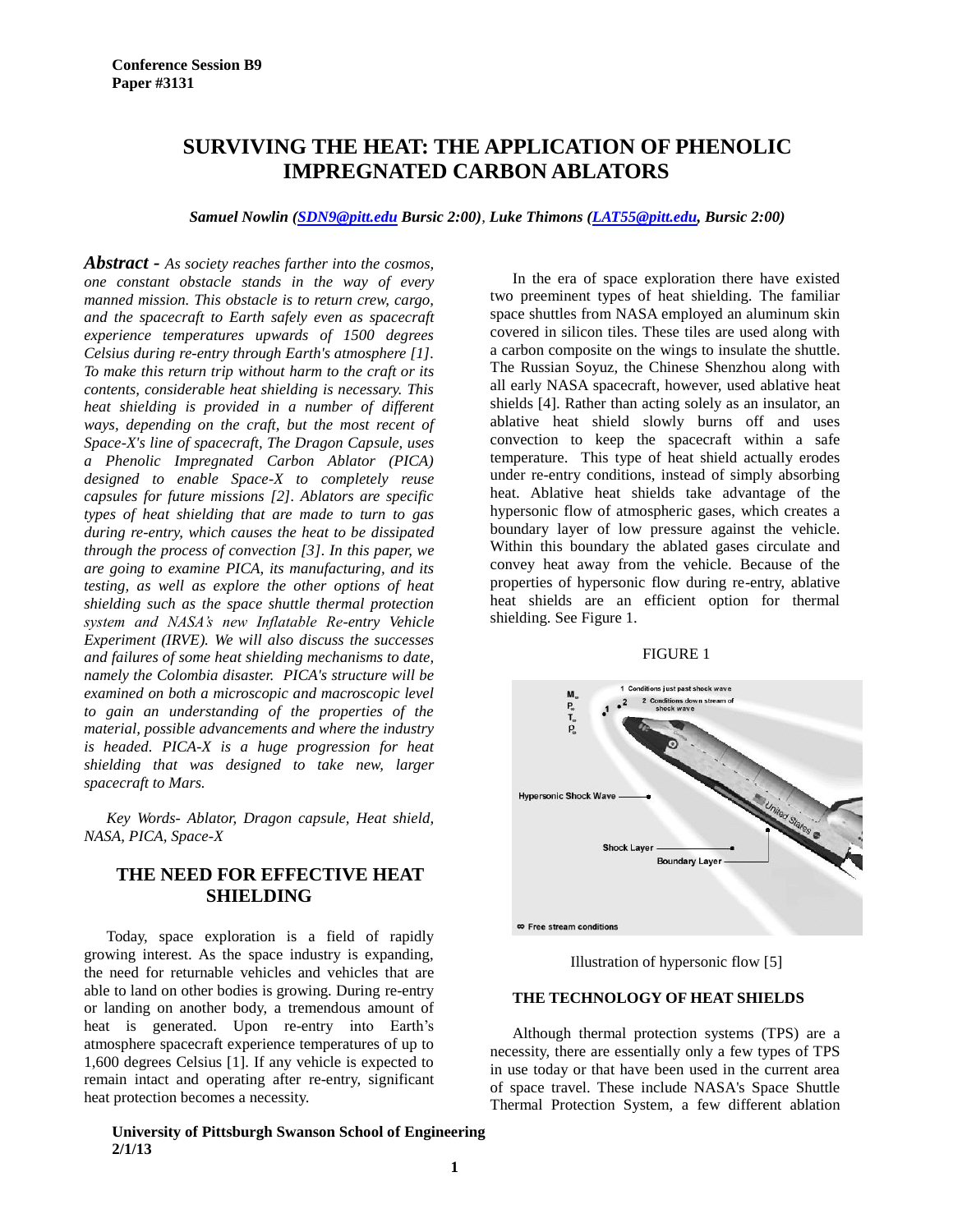### **Sam Nowlin Luke Thimons**

based thermal protection systems, and NASA's newest TPS, the Inflatable Re-entry Vehicle Experiment, or IRVE. It should be noted that the Space Shuttle TPS was used exclusively on the Space Shuttles, which are now retired, and the IRVE is still in its experimental stages. This leaves mostly ablative based TPS species being currently used and they are being used on some of the most high-profile missions in the history of spaceflight. Missions such as NASA's Mars Science Laboratory, which has been collecting some of the most monumental data from the Martian surface [6] and Space-X's Dragon Capsules, which were the first, and currently only, commercially developed space craft to dock with the International Space Station [7].

### **In depth on PICA and ablation**

It has been established that ablative based TPS species are the way most spaceflight agencies are choosing to go, but what exactly is an ablative based TPS species and what is ablation? The answer to those questions, unfortunately, requires a good amount of background knowledge on its fundamental processes, so we will explain those first. Another bit of information that might help to understand the process of ablative heat shielding is the definition of ablation, which is defined as the corrosion of the outer layer of a spacecraft's skin due to heating from hypersonic speed [8].

Now, armed with the definition of the process itself, a greater understanding of it can be created. It was stated that the outer layer corrodes away in order to shield the vehicle from intense heat. It does this through the process of convection, that is, heat transfer by a flow or current of fluid, just the same way a radiator heats a room. This convection occurs because the corroding, or pyrolysizing layer, made of reinforced composites impregnated with organic resins, diffuses towards the heated area of the shield where a boundary layer, caused by the low pressure of re-entry, allows for the heat to be transferred away from the shield. As the composite pyrolysizes, it usually produces a carbonaceous residue called char. A layer of char is eventually formed creating a second level of heat protection [8]. See figure 2.





Diagram of ablation process [8]

More details on the technical aspects of PICA-X will be given later in the paper. Let's now examine the technical processes of the other two TPS species, the Space Shuttle TPS and the IRVE.

### **In Depth on the Space Shuttle TPS**

The Space Shuttle Thermal Protection System was the proprietary system that NASA developed and used on their Space Shuttles from 1981 until the retirement of the Shuttles in 2011. The system proved over its thirty year life-span to be extremely effective, only causing one failure out of 134 successful launches. Unfortunately, even that success rate is not high enough when creating manned spacecraft. The only failure of the TPS caused the complete destruction of an orbiter and the death of seven astronauts during re-entry, but this will be discussed in depth later.

 The Shuttle's TPS consists of seven main materials meant to protect the orbiter and its payload from the extreme heat of re-entry, while being reusable for up to 100 missions. These materials were reinforced carboncarbon tiles, high-temperature reusable surface insulation tiles, fibrous refractory composite insulation tiles, low-temperature reusable surface insulating tiles, a flexible reusable surface insulation, blankets of coated Nomex surface insulation, and some additional materials needed for special areas such as the windows [9].

 The reinforced carbon-carbon, or RCC, tiles, which are colored black on the Shuttles, appear on the nose cap and the leading edge of the wings. These tiles are made to protect the orbiter from temperatures above 1260 degrees Celsius. Also colored black, are the hightemperature reusable surface insulation (HRSI) tiles. These tiles are fastened to the forward fuselage and the underside of the orbiter where RCC is not used and can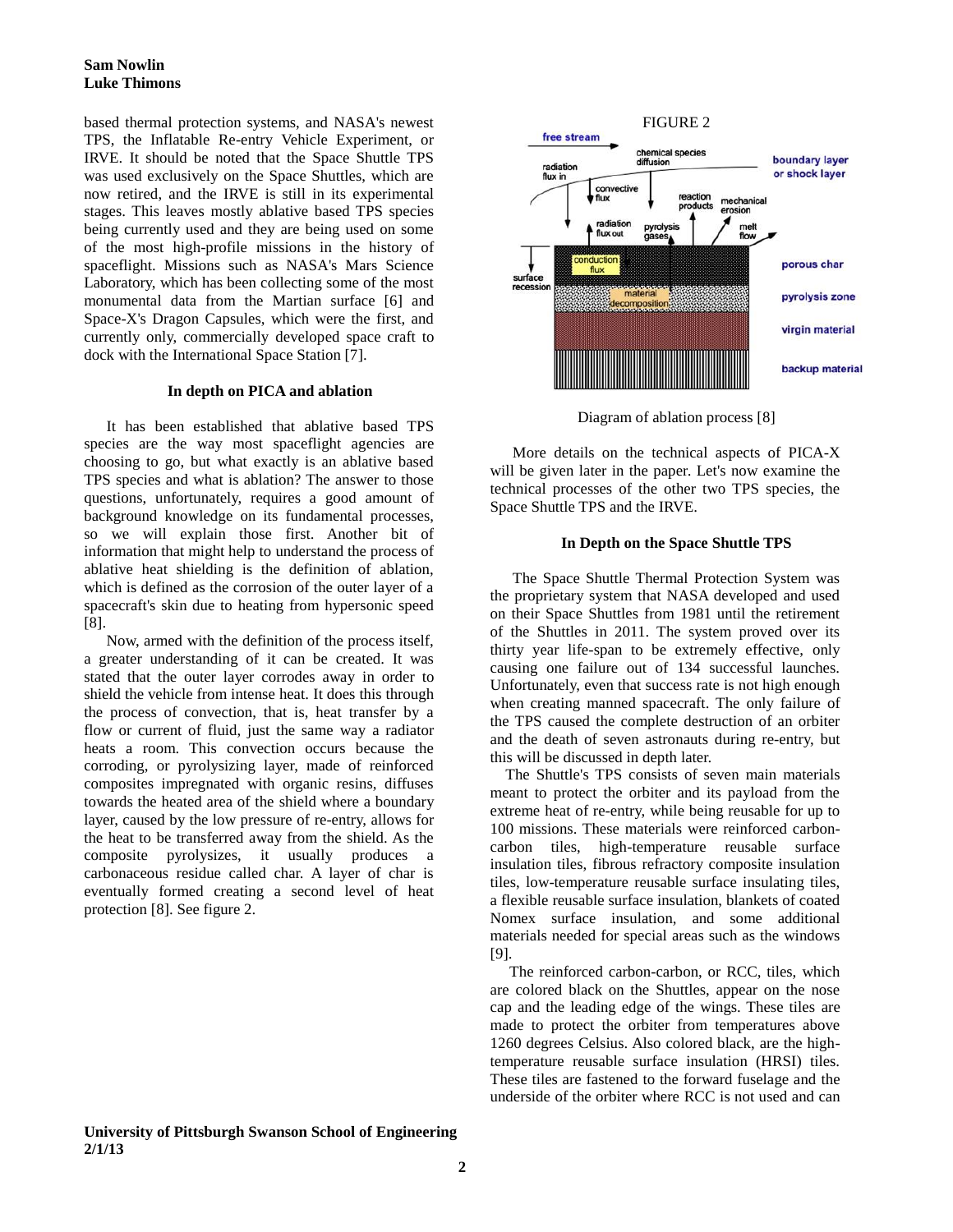withstand temperatures below 1260 degrees Celsius. Fibrous refractory composite insulation tiles serve the same purpose as the HRSI tiles, but have a higher strength and weigh less, thus replaced the HRSI in some key areas of the orbiter. The white tiles that coat the upper part of the fuselage as well as the top of the wings are low-temperature reusable surface insulating tiles. These tiles are used for areas where the temperature does not exceed 650 degrees Celsius. They were eventually mostly replaced with flexible reusable surface insulation, which was essentially a quilt of composite fabric between two layers of white fabric. This new surface insulation comes with greater ease of production and durability as well as reduced installation time and cost. White blankets of coated Nomex surface insulation are used on the very upper part of the fuselage and other lower heat areas, and can withstand temperatures of about 370 degrees Celsius [9].

### **In Depth on the IRVE**

These materials were developed over the time of development of the Shuttles and some were even implemented long after the Shuttle flights began, but one technique of heat shielding is just in its beginning stages of development, and that is the IRVE. To quote NASA's own reports on it, "The heat shield is a cone of inflatable rings, which when filled with nitrogen look a little like a giant stacking ring toy or a mushroom. The rings are covered by a high-tech blanket or thermal protection system that is made up of layers of heat resistant materials. [10]" The inflatable cone will be deployed about 280 miles above the Earth's surface because of the potential for extreme heating before the cone is deployed [10].

 Right now, this system is being tested on a three stage Black Brant XI rocket with numerous cameras, ready to record and stream the re-entry to the control room in Wallops Flight Facility in Eastern Virginia. Carrie Rhoades, a flight systems engineer, said this of the new heat shield: "We like it when it looks simple. It actually took quite a bit of work to get to where we are now. We have to do all kinds of different testing -- in wind tunnels, high temperature facilities and laboratories [10]." According to engineers at NASA, inflatable heat shields such as IRVE, "could offer more flexibility for future missions by reducing size and weight restrictions that are part of the rigid aeroshells we currently use for planetary exploration [10]."

### **Why Ablative TPS?**

Of these three separate TPS species, why an ablative TPS? More specifically, why PICA? The answers to these questions come down to efficiency; faster reentries, the ability to shield from higher temperatures,

### **University of Pittsburgh Swanson School of Engineering 2/1/13**

and overall ease of production. Robin Beck, an engineer at NASA's Ames Research center, where PICA was developed had this to say about the TPS: "The MSL PICA heat shield was designed to withstand more than five times the highest heating encountered anywhere on the space shuttle and we expect that it will perform beautifully,[6]" and indeed it did, landing on the surface of Mars successfully on August 6, 2011 [10]. Another advantage of PICA and other lightweight ceramic ablator shields is that they are only slightly denser than balsa wood, a rather low density type of wood. It can weigh as little as one fifth as much as other shields, and yet protects vehicles from temperatures upwards of 2760 degrees Celsius [11]. S. Pete Worden explains the future of ablative shields in NASA's press release after PICA won NASA's Government Invention of 2007: "This material will play a key role in NASA's future space missions as we mount human and robotic missions to the moon, asteroids, Mars and throughout the solar system [11]."

As if these statistics and projections weren't enough evidence to believe that PICA and ablators are the future of TPS, PICA holds the honor of enabling the fastest re-entry of a spacecraft to Earth. It was used on NASA's Stardust Capsule which brought back samples of comet particles and interstellar dust faster than any man-made object to reenter Earth's atmosphere. It is also planned to be used on NASA's Orion Crew Vehicle and was used on their recent Mars Science Laboratory, carrying the Curiosity Mars Rover [11].

# **NASA-Space-X COLLABORATION**

In the 1980's NASA developed a light-weight heat shielding material at its AMES Research Center which was the basis for NASA's new PICA heat shield [12]. This heat shield was first employed on NASA's Stardust mission upon re-entry into Earth's atmosphere. The ablative heat shielding material was a breakthrough in the field, offering an extremely low density, high performance alternative to other traditional heat shielding options. Even today the PICA material remains a viable and highly effective heat shielding option for spacecraft re-entry. In recent years, however, the PICA heat shield was redesigned by the private corporation Space-X for use on its Dragon capsules. Though the original PICA heat shield was very effective, it had one major drawback that Space-X could not overlook. After deciding to use PICA on its vessels Space-X looked to NASA's manufacturer for the original PICA heat shield. The price of PICA heat shielding from the manufacturer, however, was far more than Space-X was willing to pay, and so the private corporation took to creating its own version of the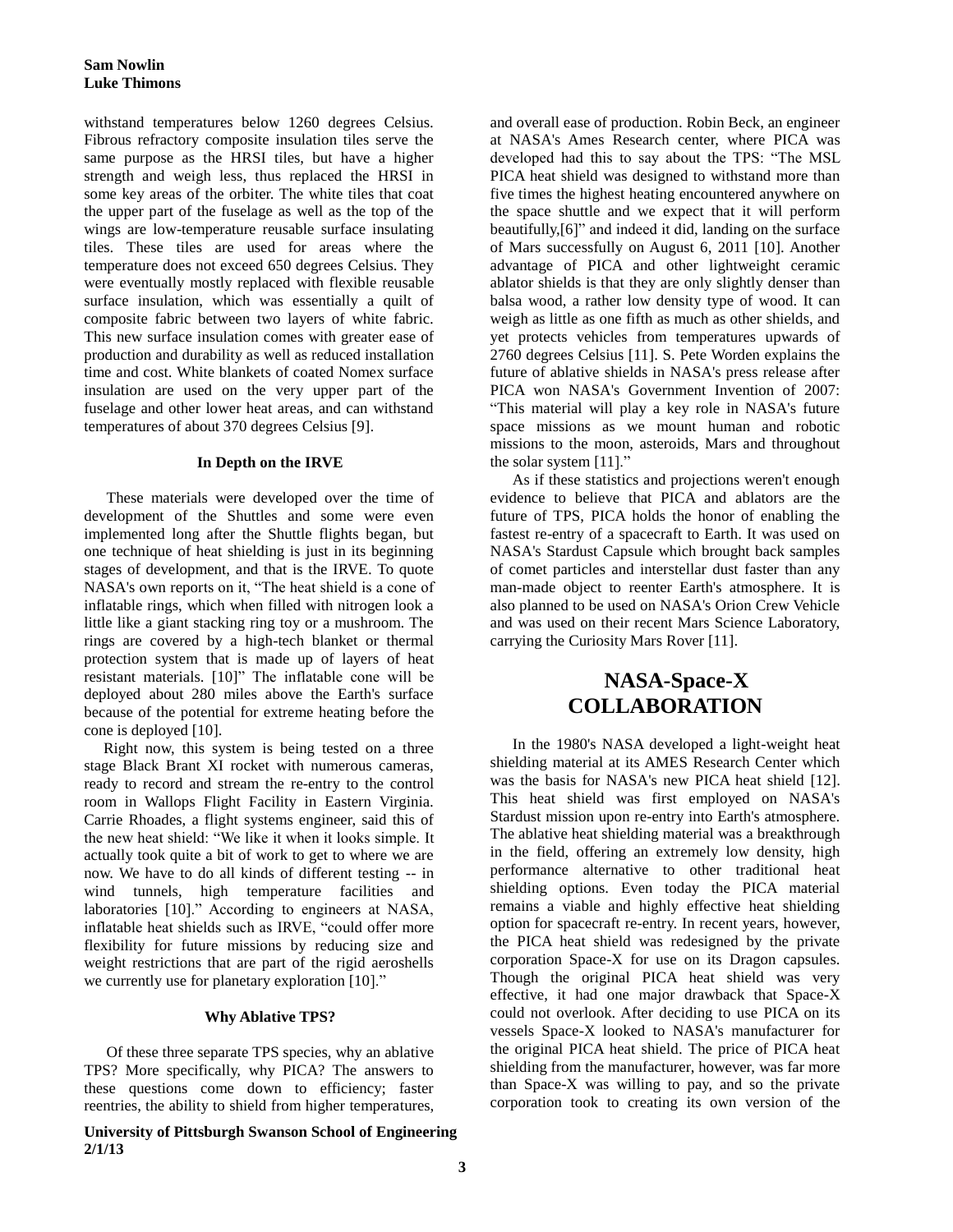### **Sam Nowlin Luke Thimons**

PICA heat shield.

This updated heat shield would not only focus performance improvements over its predecessor, but would emphasize reusability and sustainable design. Spacecraft have never been designed to be reused over multiple missions, but this is something that Space-X has made one of its greatest goals. Eliminating the need to build entirely new vehicles with every flight will allow for vast expansion of the spaceflight industry. With the goal of sustainable spaceflight in mind, Space-X took on the task of remaking NASA's revolutionary PICA heat shield.

### **Contributions from NASA and Space-X**

Lacking the specialized facilities needed to develop and test such a vital component of its spacecraft, however, Space-X turned to NASA and its breadth of resources. NASA and Space-X worked very closely throughout the development of the new heat shield, known now as PICA-X. In 2008 NASA even sent Dan Rasky, one of the original developers of the PICA heat shield and a twenty year veteran at NASA to work with Space-X in the design of this new heat shield [13]. With its long history of space exploration, its advanced facilities and its seasoned researchers; NASA had a lot to offer Space-X and played a vital role in the development of PICA-X. Space-X, however, took the project to new levels, bringing the project the high level of efficiency necessary for private enterprise. The rapid development style Space-X took is made clear by Dan Rasky and Andrew Chambers in their article "*Nasa + SpaceX Work Together*" when they recall an early design meeting headed by Space-X CEO Elon Musk. " ...Musk turned to Rasky during the discussion of options for producing PICA and asked, 'Dan, what do you think?' When Rasky described his preference and the reasons for it, Musk said, 'OK. That's what we're going to do,'.  $[13]$ "

This type of sudden decision making is something which a government agency such as NASA cannot employ. In a small corporation such as Space-X, however, speed and efficiency cannot be compromised. In order to remain in business and to secure contracts, Space-X has no choice but to be exceptionally efficient. That speed of the design process, however, though vital to the success of the project, would not have been possible without NASA's expertise and resources at hand. NASA offered Space-X its fifty years of space exploration experience [14] and the wealth of knowledge that comes with that experience. The engineers at NASA knew better than anyone how heat shielding was designed produced and most importantly how it behaved in flight. In addition to its experience, NASA provided Space-X with one of the most crucial tools of the entire project. This key contribution from

### **University of Pittsburgh Swanson School of Engineering 2/1/13**

NASA was the Atmospheric Re-entry Materials and Structures Evaluation Facility (Arc-Jet) at the Ames Research Center (ARC) [15] , to which Space-X was given full access during the course of the project. In this highly specialized facility, the Arc-jet, capable of generating heated gas up to 7,000 K [1] is used to test heat shielding materials under re-entry conditions. See figure 3.

### FIGURE 3



A sample if PICA-X being tested at NASA's Arc-Jet Facility [13]

Without access to the Arc-jet facility Space-X would have had no means of properly testing the PICA-X heat shield material and the project would have floundered.

### **Collaboration Results**

The collaboration between NASA and Space-X was a resounding success, the entire Dragon project from initial design its first mission taking only 4 years [16]. The result of the project was a reusable high performance heat shield which, according to Musk could withstand hundreds of reentries to earth [24]. The project marked a huge step forward in Space-X's mission toward sustainable spaceflight. The efficiency of the private corporation Space-X coupled with the experience and resources of NASA allowed for the development of new PICA heat shield, PICA-X, which improved on all aspects of its predecessor. In Andrew Chaikin's article "*Is SpaceX changing the rocket equation?"* Space-X propulsion Chief Tom Mueller admits, "We're standing on the shoulders of giants...with the Apollo program they learned so much. And we can get access to all that. We use that tremendously. A private company in a vacuum could not do what we did. [17]"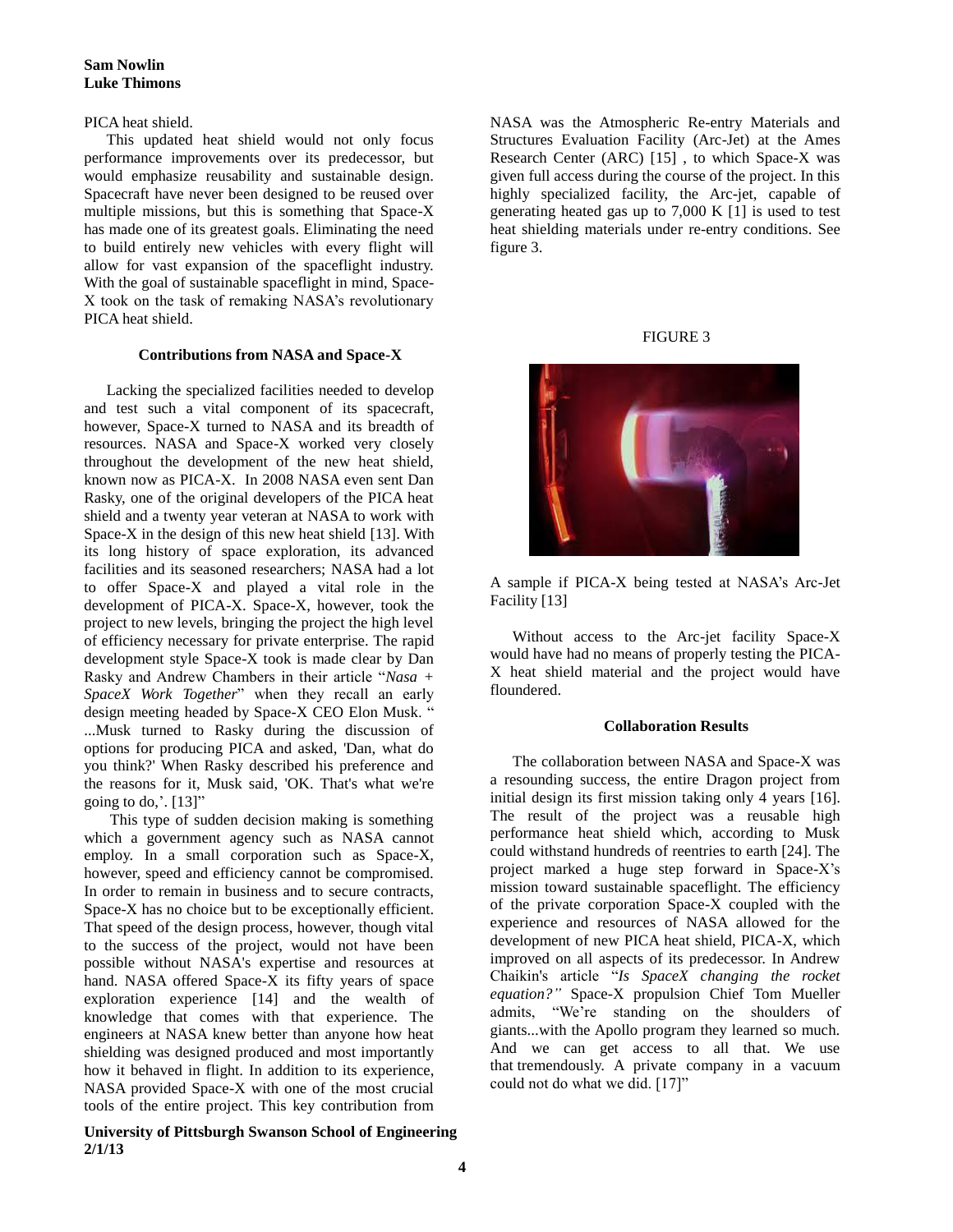### **THE ADVANTAGES OF PICA-X**

The collaboration between NASA and SpaceX played a major part in ushering in a new era of space exploration, one led by commercial institutions rather than governments. There are so many advantages to this new direction that space exploration is taking, especially for the case of the American government and NASA. In the years since NASA's conception in 1958, the funding they've received from the government has dwindled to nearly nothing. At its peak during the Apollo program, just before landing men on the moon with Apollo 11 , NASA received nearly four and a half percent of the federal budget. Today, they receive less than half of a percent. This meager budget has put major constraints on the power of NASA and thus has made privatized space flight a necessity [18].

This particular collaboration has brought major improvements in SpaceX's TPS technologies. At the time, their Dragon Capsule, soon to be the first private capsule to dock with the International Space Station, needed a suitable TPS to prevent it and its cargo from burning up during re-entry. Yes, NASA had already developed their PICA shield for Stardust and MSL but Dragon was to be the first vehicle using a PICA based shield to enter the Earth's atmosphere from low Earth orbit rather than deep space. For this reason, the Dragon capsule would not need to have as heavy protection as it would be going only half the speed of Stardust and will only experience a tenth of the heating [13].

The PICA-X shield that resulted was tested at the Ames Research Center's Arc Jet Complex. It withstood temperatures of up to 1850 degrees Celsius, the projected temperature of Dragon during re-entry, with only a few inches of PICA-X needed. Elon Musk, had this to say of the testing, "The arc jet tests represent the culmination of an aggressive six-month development effort, and our goals have been met or exceeded." The overall performance of the shield is important, but also important is the ease of production of the shield, and in Space-X's own press release on PICA-X, it was said that, "[PICA-X] has several improved properties and greater ease of manufacture, [13]" when compared to the original PICA [13].

#### **Space Shuttle Disaster**

A question that might be looming is: why improve upon PICA and not another TPS such as that on the Space Shuttle? One short and simple way to answer that question is to look at the track record of the Space Shuttle TPS, in which one grim accident in 2003 forever tainted the reputation of the Shuttles and their heat shields [19].

On February 1, 2003, seven astronauts lost their lives in a disastrous breakup of the Space Shuttle Columbia. During re-entry, the heat shield keeping the vehicle and

**University of Pittsburgh Swanson School of Engineering 2/1/13**

its cargo intact, failed, causing it to completely disintegrate in the skies over Texas and Louisiana. This led to NASA suspending the Space Shuttle program while a full investigation took place [19].

 The investigation found that during lift-off, a piece of foam from the left bipod ramp had separated and impacted the leading edge of the left wing. This impact was able to create a hole in the Reinforce Carbon-Carbon tiles on the leading edge of the wing that measured nearly sixteen by sixteen inches which allowed hot atmospheric gasses to flow under the shield on the left wing. These hot gasses caused failures of many instruments, the first of which were temperature sensors in the wing and then tire pressure sensors in the left tires. These failures raised concerns at mission control, who called Columbia to discuss them. Mission commander, Rick Husband, had enough time to reply with "roger," a cut off word and then silence. It was later revealed to Mission Control that the Shuttle had broken up. It was found that the break up was caused by the hole in the RCC tiles on the wing, and analysts had previously estimated that a hole only ten inches wide would have been capable of destroying the vehicle during re-entry [20].

 The Columbia disaster had a profound impact on the public's view of the Shuttles and their heat shielding and while it may be possible for such a disaster to occur with a vehicle using a PICA TPS, it is yet to happen. This gives PICA an ethical advantage over the Space Shuttle TPS. Would you rather use and work on advancing a TPS that has already failed and caused the loss of seven lives rather than one with accolades such as the fastest re-entry, that has never caused loss of life? Neither would I, and this seems to be a major contributor to the continued development of PICA-X and the retirement of the Shuttles.

# **PICA-X STRUCTURE AND PRODUCTION**

In order to understand why PICA-X has such beneficial properties we will investigate the structure of the heat shield material as well as look into its manufacturing. First we will look at PICA-X from a macroscopic viewpoint, inspecting its readily observable physical properties and applications. With knowledge on the physical aspects of PICA-X, we will move onto its structure on a microscopic level as well as observing its chemical properties which make it such an effective heat shield.

#### **PICA-X Macrostructure**

The PICA-X heat shield, once applied to a spacecraft, consist of a number of smaller sheets of the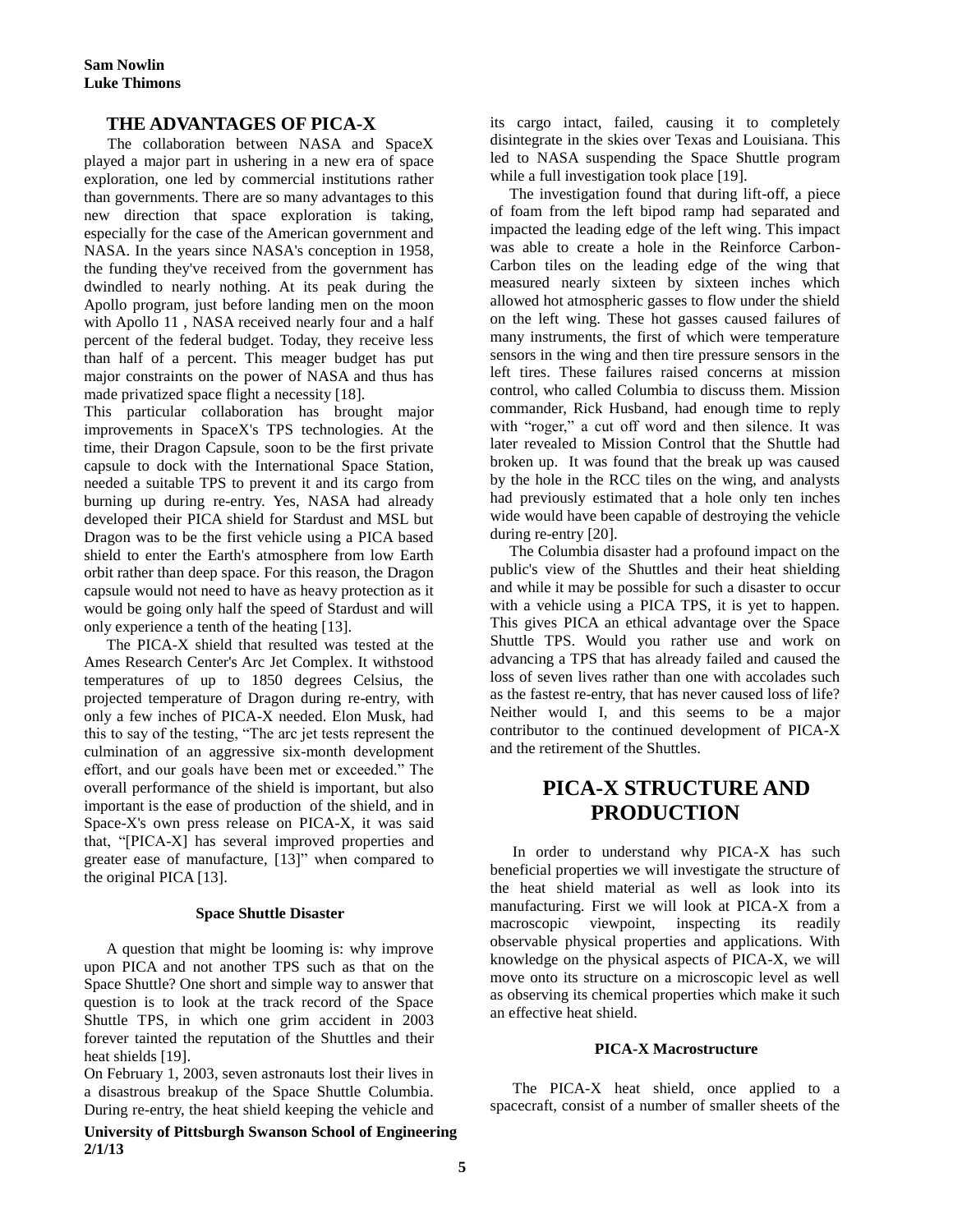### **Sam Nowlin Luke Thimons**

material fitted closely together and attached to an adhesive substrate. See figure 4.

| IGU<br>'Rì |
|------------|
|------------|



Tiled PICA-X being applied to the Dragon's heatshield carrier [13]

The material is not flexible and not easily manufactured into very large curved sheets, so this piecemeal type of construction is necessary for application to any curved surface, such as that of a spacecraft designed for atmospheric re-entry. The lack of flexibility of the material, however, is of no consequence once applied to the substrate. The greatest advantage of PICA-X is its low thermal conductivity as well as its very low density. When sending vehicles into space, weight is a major concern. Space-X has managed to trim launch costs to around \$1000 per pound [17], a vast improvement from NASA's \$10,000 per pound price tag [21]. With numbers so high, though Space-X has lowered cost greatly, any weight reduction is not only very beneficial, but it is a necessity. Space-X's new PICA-X heat shield material boasts a density of only 0.27  $g/cm^3$ , near the density of solid cork (0.24  $g/cm3$ ) [22]. The material needs only be a few centimeters thick (typically around 6 cm) in order to protect the spacecraft from the intense heat experienced during reentry. According to Space-X a few inches PICA-X heat shield will protect against temperature of up to  $1850 \degree C$ keeping the interior of the capsule at room temperature [23]. This material is also designed to be reusable, as a part of Space-X's push for reusable spacecraft. In the words of Space-X CEO Elon Musk, "This is the most advanced heat shield ever to fly. It is so powerful that it can potentially be used hundreds of times for Earth orbit re-entry with only minor degradation each time and can even withstand the much higher heat of a moon or Mars velocity re-entry.[24]" In order to understand

**University of Pittsburgh Swanson School of Engineering 2/1/13**

why PICA-X is such a sustainable and reusable heat shield, we will examine the structure now on a microscopic level.

#### **PICA-X Microstructure**

Looking at the microstructure of PICA-X, we can gain an understanding why it has the ablative properties that it does and why it is such an excellent option for heat shielding. We can learn a lot about the heat shield by investigating the naming of the material. PICA is short for Phenolic Impregnated Carbon Ablator. By breaking down the components of the name and looking at each of the mentioned substances, we can understand just what the PICA-X material is. First, we will discuss what makes PICA-X an ablator. From our earlier exploration of ablators, we know that an ablator heat shield works by eroding during re-entry and allowing some of its material to pyrolyze. This is the process by which PICA protects spacecraft during re-entry. PICA is made up of two major components both mentioned in the material name, a carbon fiber insulator and a phenolic resin [25]. These two substances are bonded together to form PICA's very low density, porous structure. The substance which undergoes the pyrolysis is the phenolic resin. The resin is initially dispersed among the carbon fibers, bonding the material and pushing the fibers apart, creating a porous structure. Once the extreme heats of re-entry are encountered, the phenolic resin undergoes pyrolysis, altering the microstructure of the PICA heat shield. Under very high temperatures the phenolic resin sublimates, leaving behind a carbon matrix, within which the carbon fibers remain bonded [25]. In this new carbon matrix, the fibers are significantly closer together, resulting in the char layer. The material for the PICA heat shield begins as a simple carbon fiber insulator, which lacks ablative properties. Through the addition of the phenolic resin, the material attains ablator status, while retaining the carbon fiber's original insulating properties. See Figure 5.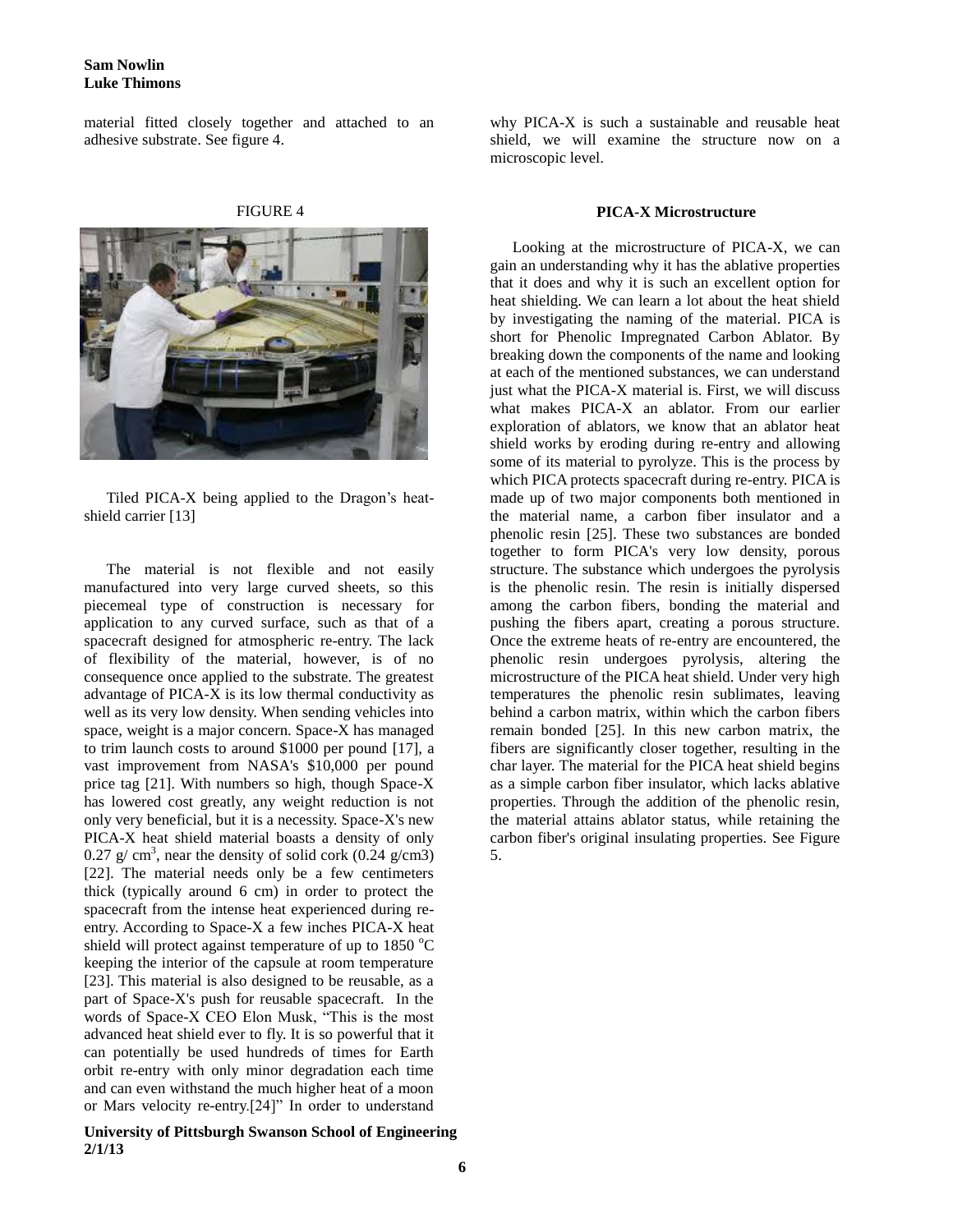FIGURE 5



Various magnifications of PICA during a heat test [25]

### **PICA-X Production**

Though we do not know the precise methods employed by Space-X to create the PICA-X heat shield, we do know that is produced in much the same way as the original PICA; PICA-X being only a modification of the original PICA [24] . PICA production begins with a material called Fiberform [24]. Fiberform is a carbon fiber insulator designed for use under extremely high temperatures. This material provides the carbon fibers which make up the main body of the heat shield. As the name of the heat shield suggests, the carbon fiber material is impregnated with a phenolic resin. The impregnation results in a material in which carbon fibers are bonded by the organic bonds made possible by the introduced phenolic resin. The development of PICA-X stemmed from the high price of PICA from other manufacturers. In developing and creating PICA-X in house, Space-X was able to create a cheaper and more effective heat shield. According to Meuller, Space-X's PICA-X material is 10 times less expensive to produce than NASA's original PICA and he adds, "...and the stuff we made actually was better. [17]"

#### **University of Pittsburgh Swanson School of Engineering 2/1/13**

## **PIONEERING SUSTAINABLE DESIGN**

PICA-X is designed to be resistant to extremely high temperatures as well as resistant to the extreme forces exerted on it during reentry. The high standards to which PICA-X was held during design and construction ensure that the shield remains structurally sound and safe to reuse over multiple flights. After reentry it can be observed that less than a centimeter of the heat shield pyrolyzes [26]. To prepare for reuse on a future launch the charred material is removed leaving untouched materials ready to protect another vehicle during reentry. The shield, being over 3 inches thick, is not negatively affected by the removal of less than a centimeter of outer material. The process of pyrolysis and char removal can be repeated multiple times allowing for the reuse of the PICA-X heat shield over the span of many missions.

This ongoing mission toward reusable and sustainable spaceflight echoes throughout Space-X in the designs of virtually all of its other ventures. Space-X recently designed and built an autonomous rocket called the grasshopper [27]. The purpose of this rocket is to test the viability of a landable rocket. The grasshopper is able to launch and land itself autonomously and is the first rocket to achieve this feat. With this achievement Space-X is pioneering a new generation of completely reusable spacecraft. During its development, the altitude that the grasshopper has been able to reach has shown exponential growth. " Last September, Grasshopper flew to 2.5 meters (8.2 feet), in November, it flew to 5.4 meters (17.7 feet) and in December, it flew to 40 meters (131 feet).[27]" With continued testing the grasshopper project shows great promise and marks a huge step forward in sustainable rocketry.

The stretch for sustainability by Space-X is apparent after a brief examination if its CEO, Elon Musk, who also runs Tesla Motor Company. His drive to remain green, reusable, and sustainable shows in the endeavors of both of his companies.

In contrast to the PICA-X heat shield, the shields on the Space Shuttles and the IRVE are less reusable. After every launch of a Space Shuttle, a process of rewaterproofing was required before subsequent launches. A waterproofing substance had to be injected under each tile through holes in the tiles and into the insulation blankets with needles [9]. After a launch of a rocket using the IRVE, the inflated shield would need to be deflated and repacked, which is one of the most painstaking processes in the development of the project [10]. Neil Cheatwood, principal investigator for the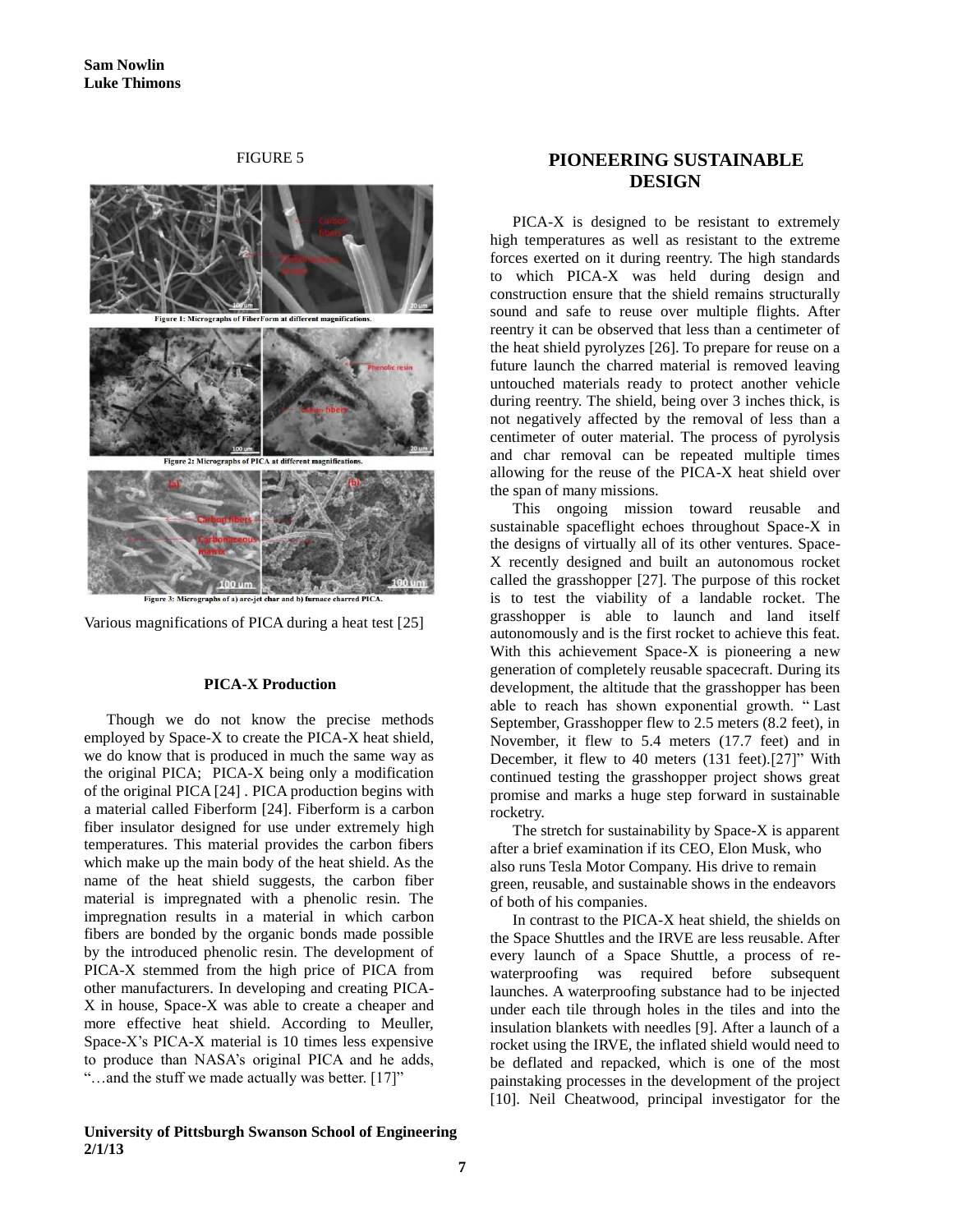project had this to say about the packing process, "Packing actually turns out to be quite a challenge. One reason is because the IRVE-3 thermal protection system has this insulating layer of pyrogel -- an aerogel -- that is largely air. That makes it very difficult to compress. It's like trying to compress a sponge [10]." PICA-X avoids such difficulties needing only the minor modification of surface char removal to be ready for another flight. Due to its high performance heat shielding and its ease of reuse we will very likely see PICA-X being utilized on many more missions in the future and we will certainly continue to see development of increasingly sustainable spaceflight technology. PICA-X and other innovation by Space-X, such as their merlin engines, are early steps toward Space-X's ultimate goal of highly sustainable spaceflight [13].

# **CURRENT AND FUTURE APPLICATIONS**

PICA and PICA-X are currently being used in some of the most high profile space flights in the history of space exploration as stated before. Less than a year ago, NASA landed its fourth and most advanced rover on Mars. This mission could potentially turn up traces of water or life, permanently changing our view of the solar system, and one of life's ultimate questions: are we alone? This monumental achievement of engineering, rivaling Apollo 11 landing men on the moon for most important achievement in space exploration, was made possible in part by the PICA heat shield on board the lander. Only a few inches of material separated the outer skin of the lander from the hypersonic flow and extreme heat of the atmosphere rushing by, and yet, the Curiosity Rover stayed at operating temperature throughout landing.

Another recent achievement of aerospace engineering was the docking of Space-X's Dragon Capsule with the International Space Station [27]. This docking marks the first time that any vehicle created by a private enterprise has interfaced with the Space Station. It has now done this twice, exemplifying a definite shift in the space exploration market from governments to private companies. For the first time in the space age, the huge funding of a government wasn't needed to explore space. This is also an achievement made possible by PICA and its successor PICA-X. During re-entry to Earth, carrying valuable experiments, data, and equipment from the ISS, the Dragon Capsule uses PICA-X to keep its cargo from burning up or disintegrating [2].

Without PICA and PICA-X, these modern miracles

### **University of Pittsburgh Swanson School of Engineering 2/1/13**

of engineering might not have been successful. By using a less efficient heat shield, perhaps the MSL would have burned up in the Martian atmosphere, causing a complete loss of the rover, or maybe Dragon would have disintegrated on its way back to Earth, losing all data and expensive equipment from the ISS. If a more costly shield would have been used, NASA might not have gotten funding for MSL, as the project might have been too expensive for the American Government and the Dragon Capsule might never have left the ground as the heat shield broke the bank for Space-X. Who knows what could have happened provided PICA and PICA-X were never developed? All that is known is that with them, these agencies and companies are paving the way for the future of space flight and exploring the last frontier: space.

## **REFERENCES**

[1] B. Abbott (2009) "How Hot is the Space Shuttle During Re-entry?" *Hayden Planetarium* (online article) [http://www.haydenplanetarium.org/faq/2009/09/22/how](http://www.haydenplanetarium.org/faq/2009/09/22/how-hot-is-the-space-shuttle-during-re-entry) [-hot-is-the-space-shuttle-during-re-entry](http://www.haydenplanetarium.org/faq/2009/09/22/how-hot-is-the-space-shuttle-during-re-entry)

[2] K. Grantham (2012) "DragonLab data sheet." *Space-X*. (online article)

[http://www.spacex.com/downloads/dragonlab](http://www.spacex.com/downloads/dragonlab-datasheet.pdf)[datasheet.pdf](http://www.spacex.com/downloads/dragonlab-datasheet.pdf)

[3] J. Lachaud, N. Mansour (2008, November 5 )." 3D modeling of the ablation of fibrous materials in the Knudsen Regime" *Ames Research Center* (online article)

[http://ntrs.nasa.gov/archive/nasa/casi.ntrs.nasa.gov/201](http://ntrs.nasa.gov/archive/nasa/casi.ntrs.nasa.gov/20100024164_2010023256.pdf) [00024164\\_2010023256.pdf](http://ntrs.nasa.gov/archive/nasa/casi.ntrs.nasa.gov/20100024164_2010023256.pdf)

[4] T. Benson (2012, September 1) "Speed RegimeS Hypersonic Re-entry" *Glenn Research Center* (online article)

<http://www.grc.nasa.gov/WWW/BGH/hihyper.html>

[5] (2007) "Sonic Shock Waves and Boundary Layer flow" *Colombia's Sacrifice* (online article) [http://www.columbiassacrifice.com/\\$C\\_hypersonic.htm](http://www.columbiassacrifice.com/$C_hypersonic.htm)

[6] (2012). "Mars Science Laboratory Heat Shield." *Ames Research.* [Online blog]. [http://www.nasa.gov/centers/ames/research/msl\\_heatshi](http://www.nasa.gov/centers/ames/research/msl_heatshield.html) [eld.html](http://www.nasa.gov/centers/ames/research/msl_heatshield.html)

[7] (2012). "Dragon Overview." *SpaceX.* (Online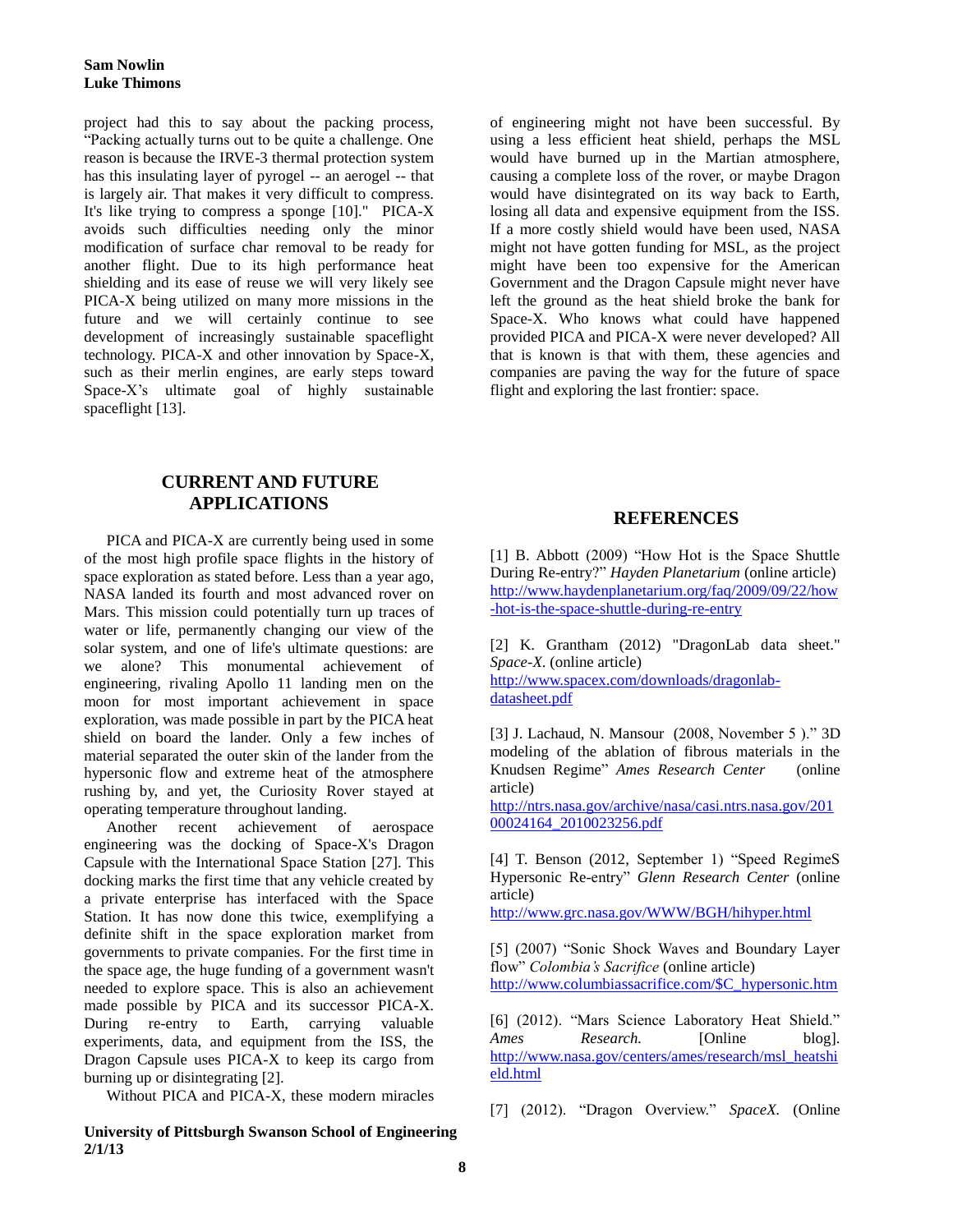article).<http://www.spacex.com/dragon.php>

[8] F. Marra, F. Fossati et al (2010) "Carbon–phenolic ablative materials for re-entry space vehicles: Manufacturing and properties" *Composites: Part A, Elsevier* (online article)

[http://www.sciencedirect.com/science/article/pii/S1359](http://www.sciencedirect.com/science/article/pii/S1359835X10001776) [835X10001776](http://www.sciencedirect.com/science/article/pii/S1359835X10001776)

[9] J. Dumoulin. (2000). "Space Shuttle Orbiter Systems." *NSTS News Reference Manual.* (Online article). [http://science.ksc.nasa.gov/shuttle/technology/sts-](http://science.ksc.nasa.gov/shuttle/technology/sts-newsref/sts_sys.html)

[newsref/sts\\_sys.html](http://science.ksc.nasa.gov/shuttle/technology/sts-newsref/sts_sys.html)

[10] K. Barnstorff. (2012, July 17). "Inflatable Spacecraft Heat Shield Set to Launch." *Space Technology Mission Directorate.* (Online article). [http://www.nasa.gov/directorates/spacetech/game\\_chan](http://www.nasa.gov/directorates/spacetech/game_changing_development/HIAD/irve3-prelaunch.html) [ging\\_development/HIAD/irve3-prelaunch.html](http://www.nasa.gov/directorates/spacetech/game_changing_development/HIAD/irve3-prelaunch.html)

[11] R.Prucey. (2008, May 13). "NASA's Insulation Material Named NASA Government Invention of 2007." *News Releases.* (Online article). [http://www.nasa.gov/centers/ames/news/releases/2008/](http://www.nasa.gov/centers/ames/news/releases/2008/08_43AR.html) [08\\_43AR.html](http://www.nasa.gov/centers/ames/news/releases/2008/08_43AR.html)

[12] M. Stackpoole, J. Thornton, W. Fan (2012) "Ongoing TPS Development at NASA Ames Research Center" *Ames Research Center* (online article) [http://ntrs.nasa.gov/archive/nasa/casi.ntrs.nasa.gov/201](http://ntrs.nasa.gov/archive/nasa/casi.ntrs.nasa.gov/20110013352_2011014017.pdf) [10013352\\_2011014017.pdf](http://ntrs.nasa.gov/archive/nasa/casi.ntrs.nasa.gov/20110013352_2011014017.pdf)

[13] A. Chambers, D. Rasky (2010). "NASA SpaceX Work Together." *Ask Magazine*. 40.(online article) http://www.nasa.gov/pdf/489058main\_ASK\_40\_space [x.pdf](http://www.nasa.gov/pdf/489058main_ASK_40_space_x.pdf)

[14] S. Garber (2013) "History Home" *NASA History Program Office* (online article)<http://history.nasa.gov/>

[15] D. Chambers ( 2013, January 22 ) " Arc-Jet Testing Facility" *Johnson Space Center Engineering*  (online article) [http://www.nasa.gov/centers/johnson/engineering/huma](http://www.nasa.gov/centers/johnson/engineering/human_space_vehicle_systems/atmospheric_re-entry_materials/index.html) [n\\_space\\_vehicle\\_systems/atmospheric\\_re](http://www.nasa.gov/centers/johnson/engineering/human_space_vehicle_systems/atmospheric_re-entry_materials/index.html)[entry\\_materials/index.html](http://www.nasa.gov/centers/johnson/engineering/human_space_vehicle_systems/atmospheric_re-entry_materials/index.html)

[16] Spaceflight Now Inc. (2012) "Space-X Dragon spacecraft fact" *Spaceflight now* (online article) <http://spaceflightnow.com/falcon9/005/dragon.html>

[17] A. Chaikin (2012, January) "Is SpaceX changing the rocket equation?" *Air and Space Magazine* (online article) [http://www.airspacemag.com/space-](http://www.airspacemag.com/space-exploration/Visionary-Launchers-Employees.html)

**University of Pittsburgh Swanson School of Engineering 2/1/13**

[exploration/Visionary-Launchers-Employees.html](http://www.airspacemag.com/space-exploration/Visionary-Launchers-Employees.html)

[18] A. Peterson. (2013, February 15). "The Russian Meteor Exposes The Dangers Of Cutting Space Funding." *Thinkprogress.* (Online article).

[19] L. David. (2013, February 1). "The Untold Story: Columbia Shuttle Disaster and Mysterious 'Day 2' Object"." *Space.com.* (Online article).

[20] E. Howell. "Columbia Disaster: What Happened, What NASA Learned." *Space.com.* (Online article).

[21] B. Boen (2008, April 12) "Advanced Space Transportation Program: Paving the Highway to Space" *Marshall Space Flight Center* (online article)

[http://www.nasa.gov/centers/marshall/news/background](http://www.nasa.gov/centers/marshall/news/background/facts/astp.html) [/facts/astp.html](http://www.nasa.gov/centers/marshall/news/background/facts/astp.html)

[22] R. Walker (2011, April 4) "Density of Materials" *SI metric* (online article) [http://www.simetric.co.uk/si\\_materials.htm](http://www.simetric.co.uk/si_materials.htm)

[23] E. Shanklin (2013) "SPACEX MANUFACTURED HEAT SHIELD MATERIAL PASSES HIGH TEMPERATURE TESTS SIMULATING RE-ENTRY HEATING CONDITIONS OF DRAGON SPACECRAFT" *Space-X* (online article) <http://www.spacex.com/press.php?page=20090223>

[24] D. Chow (2012, December 8) "Q&A with spaceX CEO Elon Musk: Master of Private Space Dragons" *Space.com* (online article) [http://www.space.com/10443-spacex-ceo-elon-musk](http://www.space.com/10443-spacex-ceo-elon-musk-master-private-space-dragons.html)[master-private-space-dragons.html](http://www.space.com/10443-spacex-ceo-elon-musk-master-private-space-dragons.html)

[25] P. Agrawal, J. Chavez-Garcia (2011, June) "Fracture in Phenolic Impregnated Carbon Ablator" *42nd AIAA Thermophysics conference* (online article) [http://ntrs.nasa.gov/archive/nasa/casi.ntrs.nasa.gov/201](http://ntrs.nasa.gov/archive/nasa/casi.ntrs.nasa.gov/20110015019_2011015867.pdf) [10015019\\_2011015867.pdf](http://ntrs.nasa.gov/archive/nasa/casi.ntrs.nasa.gov/20110015019_2011015867.pdf)

[26] T. Robertson (2013, January 24) "comparing Heat Shields: Mars Scinece Lab vs. SpaceX Dragon" *Pinehead.tv* (online article) [http://pinehead.tv/space/comparing-heat-shields-mars](http://pinehead.tv/space/comparing-heat-shields-mars-science-lab-vs-spacex-dragon/)[science-lab-vs-spacex-dragon/](http://pinehead.tv/space/comparing-heat-shields-mars-science-lab-vs-spacex-dragon/)

[27] C. Ra (2013, March 1) "Grasshopper Completes Highest Leap to Date" *Space-X* (online article) <http://www.spacex.com/press.php?page=20130310>

[28] T. Malik (2013, March 2) "SpaceX Dragon Capsule Cleared for Space Station Docking Sunday" *Space.com* (online article)